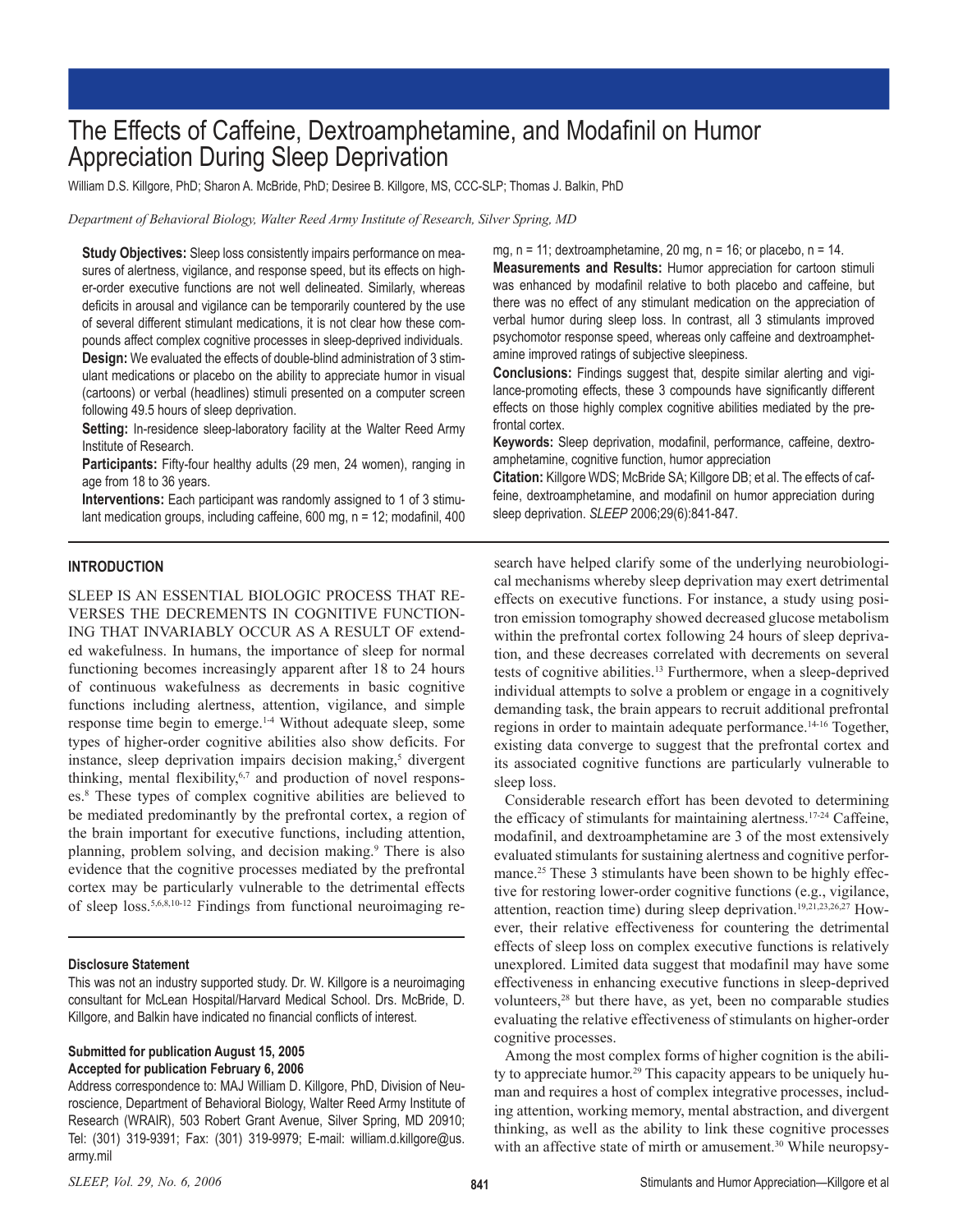

**Figure 1**—An example of a visual cartoon item from the University of Pennsylvania Humor Appreciation Test. Participants viewed pairs of cartoons or news headlines that were similar in most respects, but which differed in a subtle but critical element that usually added an element of humor to the situation. Participants were asked to decide which cartoon or headline was "funnier" or whether the two options were equally funny (image reprinted with permission of Dr. Ruben Gur).

chological and functional neuroimaging studies have suggested that humor appreciation involves the interaction of several cortical and subcortical regions, the ventromedial prefrontal region appears to be most associated with the cognitive-affective integration of humorous information,<sup>29-31</sup> and functional activity within this region correlates positively with subjective assessments of a joke's amusement value.<sup>32</sup> Although the prefrontal regions most associated with humor appreciation appear to overlap with those areas that show significantly decreased metabolic activity during sleep deprivation, no studies have examined the effect of sleep loss and stimulant medications on the ability to appreciate humor. In the present study, we evaluated the effects of caffeine, modafinil, dextroamphetamine, or placebo on humor appreciation in volunteers following 49 hours of sleep deprivation.

# **METHODS**

#### **Participants**

Fifty-four (29 male, 24 female) healthy, predominantly righthanded [Edinburgh Handedness Inventory-10 item form; mean  $= +53.6$ , SD = 49.3;<sup>33</sup>], adult volunteers ranging in age from 18 to 36 years (mean =  $23.5$ , SD = 4.0) remained awake for 66 hours as part of a larger study of the effects of sleep deprivation on cognitive performance. Preliminary data from other aspects of that study have been presented elsewhere.<sup>34</sup> The education level of the participants ranged from 11 to 18 years, and all volunteers were within the normal range of intellectual functioning on the Wechsler Abbreviated Scale of Intelligence (mean full-scale IQ  $= 106.2$ , SD = 12.1; range = 84-129). Participants were excluded if they had any history of psychiatric, neurologic, or other significant medical problems that could pose a health risk during the course of the investigation, as determined by the study physician. Participants were also excluded if they reported daily caffeine consumption above 400 mg per day, and/or used tobacco products within the past 36 months. In fact, these participants were all low to moderate habitual users of caffeine, with a mean estimated daily intake of 51.7 mg (SD = 64.3; range = 0 mg-243 mg) based on self-reported use of coffee, tea, soft drinks, and other caffeinecontaining products. There were also no significant differences in average daily caffeine intake across the 4 experimental groups  $(F<sub>3.53</sub> = 0.94, p = .43)$ . Participants were instructed to abstain from alcohol, stimulants, and other psychoactive substances for 48 hours prior to arrival at the laboratory, and compliance was monitored by regular urine drug screening conducted at intake and every 24 hours throughout the study. Following a thorough description of the study and procedures, all participants provided written informed consent. This study was approved by the Walter Reed Army Institute of Research Human Use Review Committee and the U. S. Army Human Subjects Research Review Board.

## **Stimulant Medications**

Participants were randomly assigned to 1 of 4 drug groups: placebo (n = 14), caffeine 600 mg (n = 12), modafinil 400 mg (n  $= 11$ ), or dextroamphetamine 20 mg (n  $= 16$ ) in a double-blind manner. These specific dosages were chosen based on previous research from our own laboratory showing that they are essentially equivalent for restoring alertness and cognitive performance during sleep deprivation.<sup>23,35,36</sup> The study medications or placebo were administered in identical opaque capsules prepared by the Walter Reed Army Medical Center Pharmacy. All medications were administered 5.5 hours prior to the Humor Appreciation Test. According to available literature, the 3 medications differ in their respective time to peak plasma concentrations and elimination half lives. Specifically, caffeine has been suggested to have a highly variable half life, ranging from 1.5 to 9 hours,  $37,38$  with most reports averaging between about 3 to 5 hours, depending on the population studied.<sup>39,40</sup> According to the product monograph for Provigil, the average half life for modafinil is about 15 hours. The product monograph for dextroamphetamine (Dexedrine) states that the average half life of that medication is approximately 12 hours.

# **Test Materials**

### **University of Pennsylvania Humor Appreciation Test**

The Humor Appreciation Test is one of the many available tests within the University of Pennsylvania Computerized Neuropsychological Battery41-43 and can be obtained from the University of Pennsylvania Department of Psychiatry website at: (http://www. med.upenn.edu/bbl/pubs/downloads/nptasks\_desc.html). The Humor Appreciation Test presented participants with 40 pairs of stimuli in a randomized order. Each pair was presented as a single unit on the computer screen at the same time. Twenty of the scenarios were visual in nature (i.e., they presented 2 nearly identical nonverbal cartoons), and 20 of the scenarios were verbal in nature (i.e., they present 2 nearly identical fictitious newspaper headlines). In each pair of nearly identical stimuli, 1 scenario differed subtly from its counterpart so as to make it funny or humorous, while the other nearly identical picture or statement was not designed to be funny. An example of a visual cartoon item is shown in Figure 1. An example of a verbal headline item is as follows: Headline 1—"Veterinarian Investigates Failed Panda Mating;" Headline 2—"Panda Mating Fails; Veterinarian Takes Over." Participants made a forced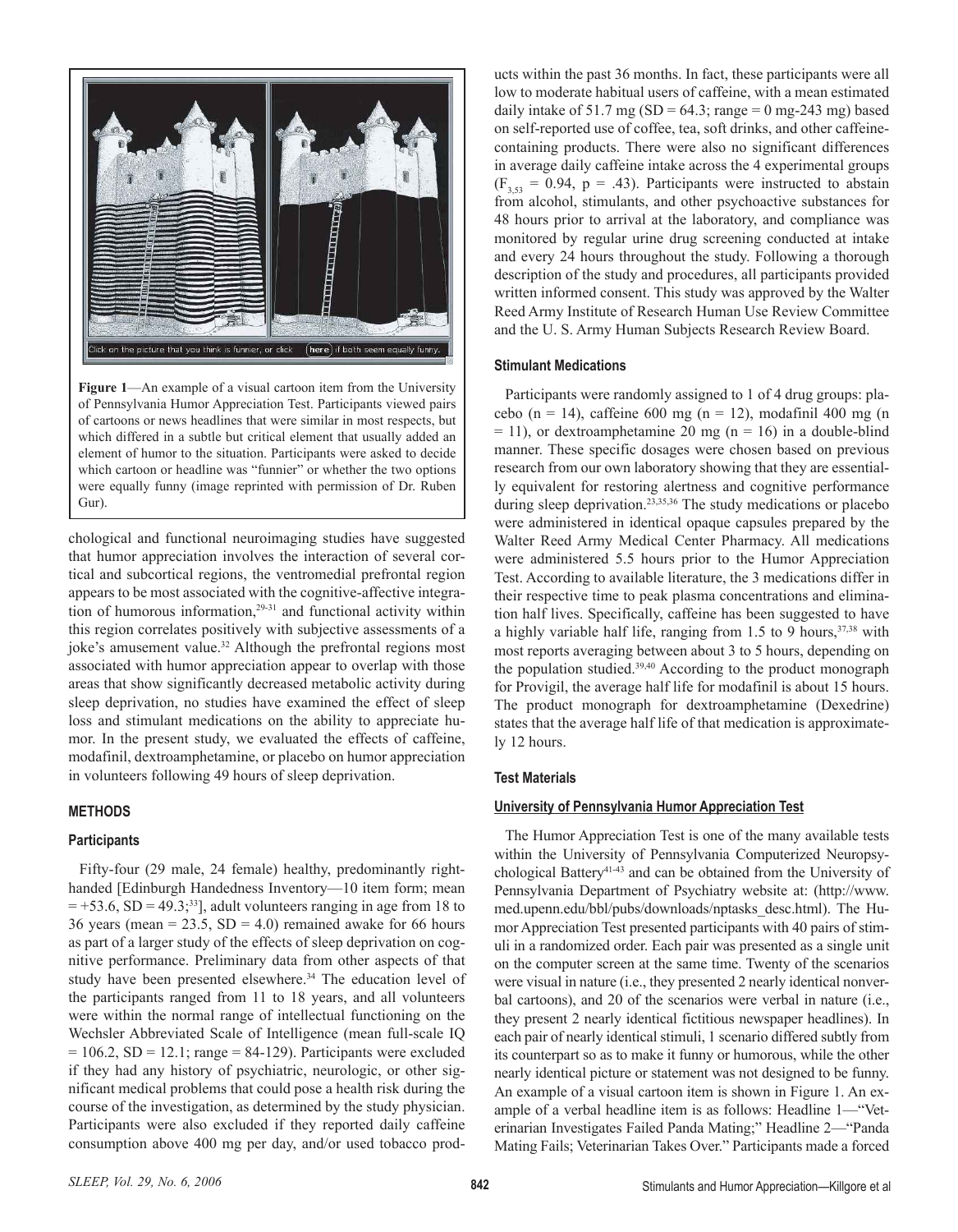choice for each pair, deciding whether the stimulus on the right was funnier, the one on the left was funnier, or whether the 2 stimuli were equally funny.

# **Psychomotor Vigilance Testing**

Subjects also completed a variation of the psychomotor vigilance test (PVT) at regular intervals (every 2 hours) throughout the study. The present variation of the PVT was administered on a palm-held computer and assessed simple reaction time/psychomotor speed.44 It should be noted that the current palm-based version differs in timing and appearance from the standard 10-minute version of the PVT that is typically administered on a desktop computer or self-contained hand-held device.<sup>45</sup> The duration of the palm-based PVT was 5 minutes, during which time the participants were required to watch the screen and press a response key with their dominant hand each time a target stimulus appeared. The time delay between each stimulus presentation was pseudorandomly assigned across trials so that each of the response intervals was presented an equal number of times throughout the task.<sup>44</sup>

# **Stanford Sleepiness Scale**

The Stanford Sleepiness Scale was administered in conjunction with the PVT at regular intervals throughout the study. The scale presents participants with a series of statements indicative of increasing subjective sleepiness.<sup>46</sup> Scale items range from a score of 1 ("Feeling active, vital, alert or wide awake") to 7 ("No longer fighting sleep, sleep onset soon, having dream-like thoughts"). Participants simply select the statement that most closely describes their current subjective state of alertness.

# **Facilities**

Participants were studied in groups of 4, and all procedures were conducted in-residence at the sleep laboratories of Walter Reed Army Institute of Research. Each participant was tested individually by a trained psychometric technician in a noise-insulated private room that contained a bed and computer work station. The temperature in the sleep laboratory was maintained at 73ºF (22.7ºC), with humidity controlled through a well-ventilated, centralized air-conditioning system. Lighting within the laboratory testing area was maintained at approximately 500 lux, and ambient noise was set to 65 dB using white-noise generators. Participants were allowed to eat only food provided by the laboratory. Although a wide variety of foods were available, choices were controlled to maintain uniformity of nutritional intake and ensure that no caffeine or other stimulants were available in the diet.

# **Procedure**

The participants arrived at the sleep laboratory on the evening of Day 1. At that time, the volunteers were fitted with electroencephalographic electrodes for continuous ambulatory monitoring, provided a urine sample, and were given a demonstration of the PVT and Stanford Sleepiness Scales. Each volunteer was administered the Wechsler Abbreviated Scale of Intelligence<sup>47</sup> by a trained psychometrician. Participants retired to their private bedrooms at 11:00 PM and were provided with 8 hours time in bed. On the morning of Day 2, volunteers were awakened at 7:00 AM and remained awake in the laboratory for the next 66 hours, passing

time watching television, playing games, and taking occasional scheduled cognitive tests. At 2:50 AM-3:00 AM on Day 3 (after 44 hours awake), participants ingested an oral dose of dextroamphetamine 20 mg, caffeine 600 mg, modafinil 400 mg, or placebo in a double-blind fashion. Participants then engaged in a variety of cognitive tasks over the next several hours. From 8:20 to 8:40 AM on Day 3 (following 49.5 hours awake), participants completed the PVT, Stanford Sleepiness Scale, and the Humor Appreciation Test. This time period was deliberately chosen to maximize potential deficits associated with homeostatic sleep and circadian rhythm drives in order to provide the most effective test of the stimulant medications.

Humor Appreciation Test scores were tabulated by determining the number correct for the 20 verbal items and the 20 cartoon items separately, with higher scores indicating better performance on each scale. These raw scores were then compared to normative data for 17 non–sleep-deprived healthy normal volunteers provided by the test's developer (Ruben C. Gur, personal communication, August 29, 2005). Based on the normative data, the raw scores were transformed into standard T-scores, with a mean of 50 and a standard deviation of 10 [i.e.,  $T = [($ (raw score – normative mean)/normative SD)  $\times$  10)+50]. Thus, a score of about 50 is comparable to the average score of the non–sleep-deprived controls. Scores falling below a T-score of 40 (i.e., -1 SD below the mean) can be considered as "below average." Scores for the PVT were calculated as response speed (1/reaction time  $\times$  1000). These response speed scores were then normalized as a percentage of the mean speed performance for the 8 PVT administrations on the baseline day (8:20 AM to 10:20 PM on Day 2). Higher scores represent better performance (i.e., faster response speed). Scores on the Stanford Sleepiness Scale represent subjective sleepiness and range from "1" (wide awake) to "7" (sleep onset soon), so higher scores represent greater subjective sleepiness. Scores on these 4 tasks (Visual Humor, Verbal Humor, PVT, Stanford Sleepiness Scale) were entered as dependent variables into a multivariate analysis of covariance with drug group (dextroamphetamine 20 mg, caffeine 600 mg, modafinil 400 mg, or placebo) as a between-groups variable. Several covariates were also included to control for factors that have been related to the ability to appreciate humor. Because intellectual functioning can affect the capacity to appreciate humor,<sup>48-50</sup> we included Verbal IQ and Performance IQ as separate covariates to correspond to the verbal and visual humor conditions. Level of education has also been associated with humor appreciation<sup>51</sup> and was, therefore, included as a covariate. Finally, humor appreciation has been shown to be related to lateralized brain function.<sup>52-55</sup> Hence, we included the Laterality Score from the Edinburgh Handedness Inventory as a covariate as well.

# **RESULTS**

After covarying for the effects of verbal and performance IQ, education, and laterality, the omnibus multivariate analysis of covariance revealed that there were significant differences among the drug groups on the 4 dependent variables ( $F_{12,132} = 1.89$ , p = .04). Univariate analyses of covariance, utilizing the same covariates, were undertaken for each dependent variable.

# **Humor Appreciation Test**

# **Visual Humor**

With intelligence, education, and laterality statistically con-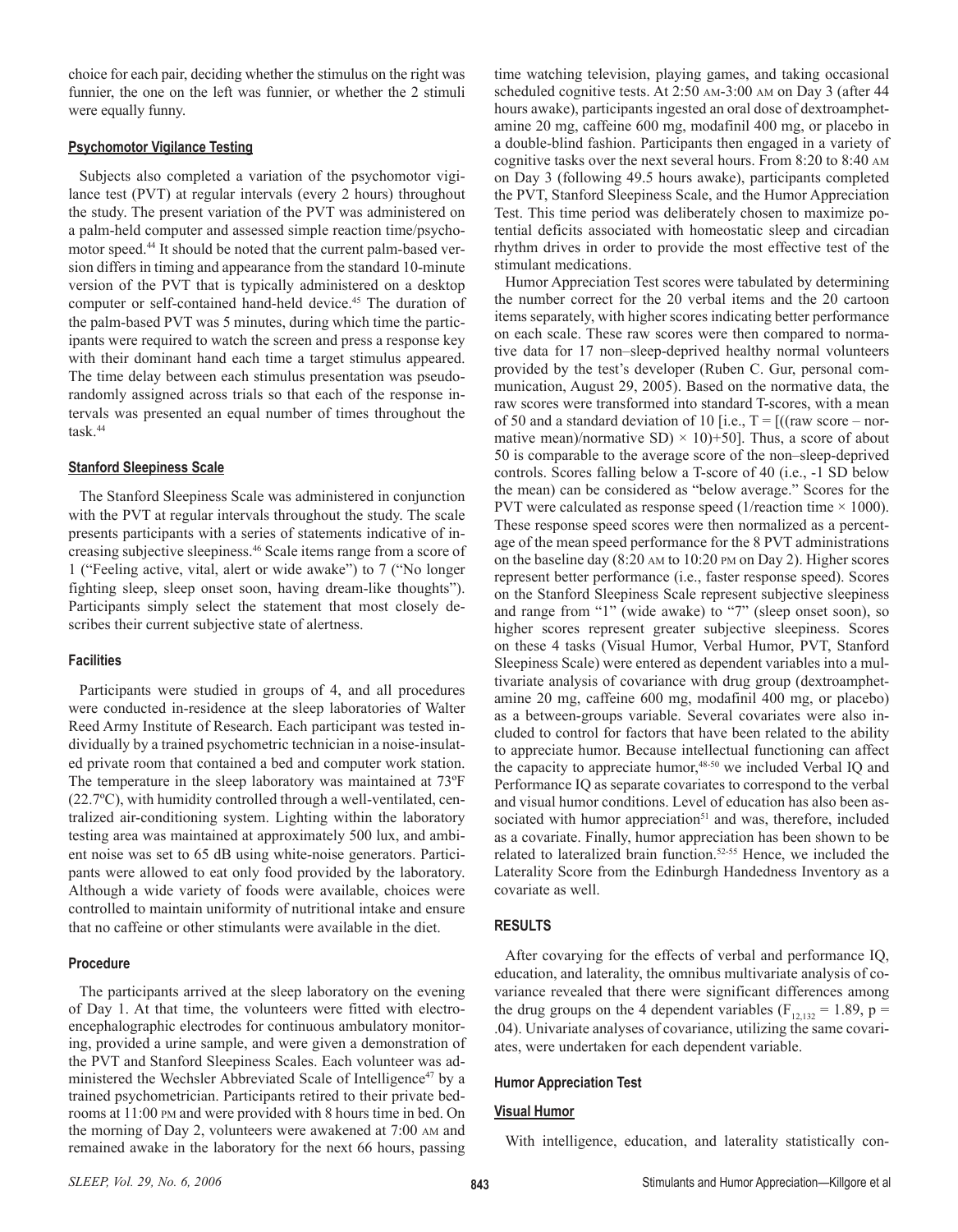

**Figure 2**—Mean standardized T-scores for visual and verbal items of the Humor Appreciation Test for each drug condition following 49.5 hours of sleep deprivation. T-scores were derived by comparing the raw score performance to normative data for each task. The average T score for the normative group (healthy, non–sleep-deprived) is 50 with a standard deviation of 10 points. Scores below 40 reflect below average performance and those above 60 reflect above average performance on the Humor Appreciation Test. Error bars represent 1 standard error (SEM). The placebo group generally performed below average. Modafinil significantly enhanced performance on visual humor items relative to placebo and caffeine. Modafinil and dextroamphetamine (D-AMPH) also enhanced performance on visual humor items relative to verbal humor items. In contrast, none of the drugs enhanced verbal humor performance beyond placebo. \*p< .05, \*\*\*p<.005.

trolled, there was a significant effect of stimulant medications on the percentage of correctly identified items on the visual cartoon portion of the Humor Appreciation Test ( $F_{3,52} = 3.67$ , p = .019; see Figure 2). The modafinil 400-mg group (mean = 55.86, SD = 12.65) demonstrated significantly better performance on the cartoon items than both the placebo group (mean  $=$  39.97, SD  $=$ 12.62,  $p = .004$ ) and the caffeine 600 mg group (mean = 41.58,  $SD = 12.62$ ,  $p = .011$ ). None of the other groups differed significantly.

# **Verbal Humor**

As evident in Figure 2, once the covariates were statistically controlled, there were no significant differences among any of the medication groups on the verbal headline portion of the Humor Appreciation Test ( $F_{352} = 0.69$ , p = .98). Within each medication group, we also compared volunteer performance on the Visual and Verbal Humor items. For participants given modafinil 400 mg, Visual Humor (mean = 47.94) scores were significantly higher than Verbal Humor (mean = 39.09) scores ( $p < .001$ ; see Figure 2). Similarly, for participants receiving dextroamphetamine 20 mg, Visual Humor (mean = 55.06) performance was also significantly higher than Verbal Humor (mean = 39.13) performance (p  $= .013$ ).

# **Psychomotor Vigilance Test**

Response speed scores were transformed to reflect each participant's performance as a percentage of their baseline performance from the first day of the study. As evident in Figure 3, after con-



**Figure 3**—Mean performance on the palm-based psychomotor vigilance test (PVT) following 49.5 hours of sleep deprivation (expressed as a percentage of performance relative to the baseline day). Higher scores equate to faster response speed. Each of the 3 stimulants produced faster response speed scores on the PVT relative to placebo. None of the 3 stimulants differed from one another. \*p< .05, \*\*\*p<.005. D-AMPH refers to dextroamphetamine.



**Figure 4**—Mean scores on the Stanford Sleepiness Scale following 49.5 hours of sleep deprivation. Scores range from zero to seven. Higher scores equate to greater subjective sleepiness. Relative to placebo, both dextroamphetamine (D-AMPH) and caffeine were associated with reduced sleepiness scores, whereas sleepiness ratings for modafinil did not differ from placebo. \*p< .05, \*\*p<.01.

trolling for intelligence, education, and laterality, there was a significant effect of the stimulant drugs on PVT performance ( $F_{3,52}$  = 4.54,  $p = .007$ ). Overall, all 3 stimulants resulted in significantly faster response speeds relative to placebo (mean =  $72.7\%$ , SD = 22.10%), with dextroamphetamine, 20 mg, producing the fastest performance (mean =  $102.4\%$ , SD =  $21.74\%$ , p = .001) followed by modafinil, 400 mg, (mean =  $94.6\%$ , SD =  $22.15\%$ , p = .02) and caffeine, 600 mg, (mean =  $90.3\%$ , SD =  $22.10\%$ , p = .05). None of the 3 stimulant groups differed from each other in PVT performance, however.

## **Stanford Sleepiness Scale**

Figure 4 shows that there was also a significant main effect of stimulant drug on subjective ratings of sleepiness after accounting for the variance associated with the covariates ( $F_{3.52} = 3.23$ ,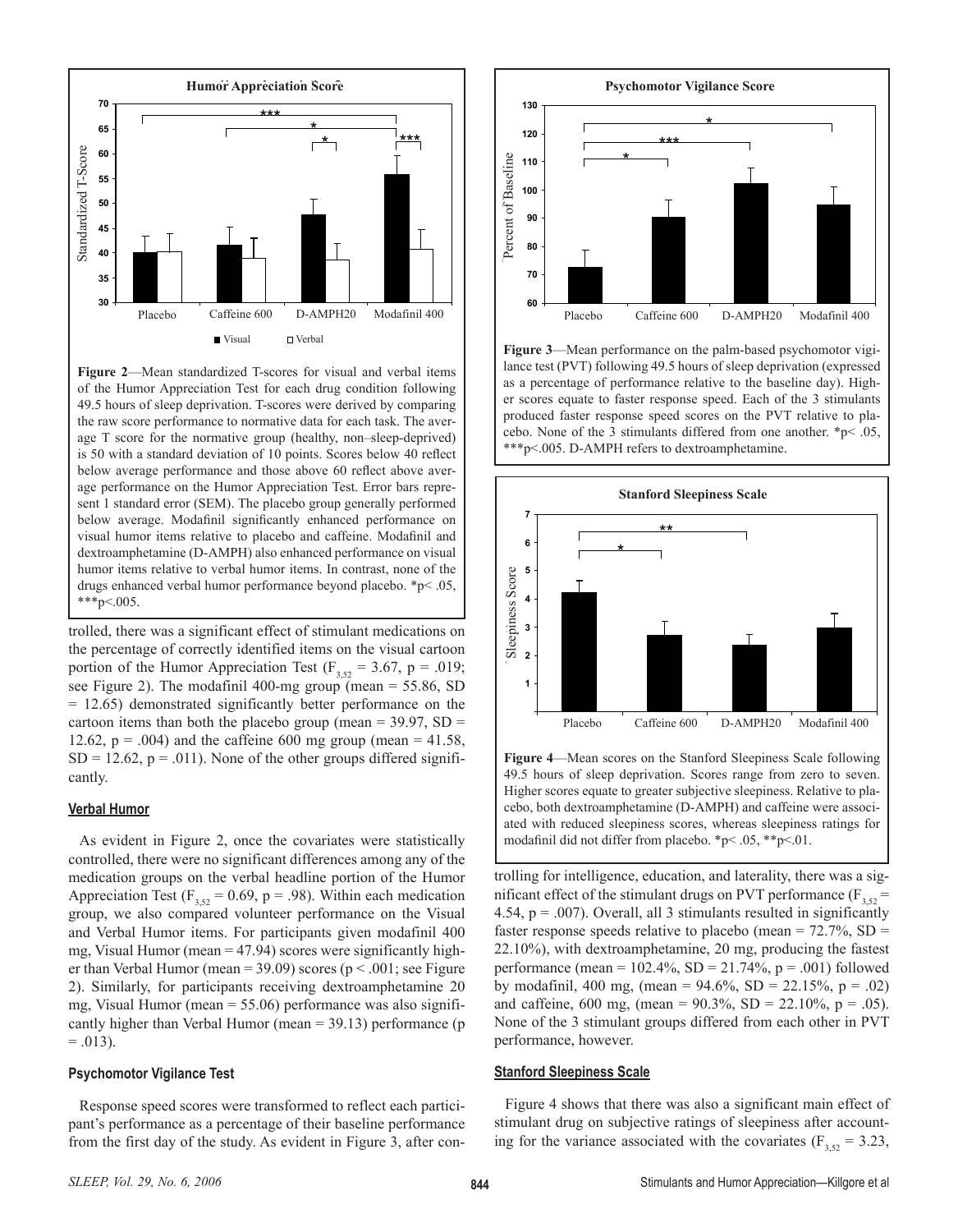$p = .03$ ). Relative to the sleepiness scores of the placebo group  $(\text{mean} = 4.20, SD = 1.66)$ , those participants receiving dextroamphetamine 20 mg reported significantly lower subjective sleepiness (mean =  $2.36$ , SD =  $1.63$ , p =  $.004$ ). Similarly, caffeine 600 mg (mean  $= 2.73$ , SD  $= 1.66$ ) also yielded significantly lower subjective ratings of sleepiness compared with placebo ( $p = .03$ ). In contrast, the sleepiness ratings of the modafinil group (mean  $=$  $2.97$ ,  $SD = 1.66$ ) did not differ significantly from that of placebo  $(p = .077)$ . Stanford Sleepiness Scale scores did not differ significantly among the 3 stimulant groups.

## **DISCUSSION**

Following 49.5 hours of continuous wakefulness, the means for both verbal and visual humor within the placebo group were essentially 1 standard deviation below the average performance of healthy, normal, non–sleep-deprived individuals, suggesting that sleep loss adversely affects the capacity to appreciate humor. Interestingly, administration of modafinil, 400 mg, significantly enhanced the ability to detect humor in cartoons, relative to placebo or caffeine 600 mg, but did not enhance performance significantly beyond that of dextroamphetamine 20 mg. Both modafinil and dextroamphetamine, however, were more effective at improving the appreciation of visual humor than verbal humor. In fact, the ability to discriminate humorous from nonhumorous newspaper headlines was not enhanced by any of the stimulant medications relative to placebo. While the 3 stimulants showed differential enhancement of the appreciation of visual humor, all 3 were comparably effective at maintaining psychomotor vigilance performance relative to placebo. These findings suggest that mere enhancement of alertness and vigilance was not itself sufficient to improve the complex cognitive processes involved in humor appreciation. Furthermore, as evidenced by the lack of an effect of modafinil on Stanford Sleepiness Scale scores relative to placebo, maintenance of subjective alertness was also neither necessary nor sufficient to produce improvement in the appreciation of humor. Apparently the enhancing effect of modafinil on humor appreciation involves more than simple stimulation of alertness and arousal systems.

The ability to detect and appreciate humor represents an extraordinarily complex integrative process within the human brain, involving many of the most well-developed executive functions. In fact, humor appreciation has been suggested to be among the "highest and most evolved human cognitive functions."<sup>29</sup> While there are likely to be specific subsystems, such as linguistic and visuospatial processing networks that may be particularly important for comprehending different types of humor (e.g., verbal versus visually presented jokes),<sup>29</sup> the higher-order cognitive skills involved in appreciating an idea, scene, or story as humorous are believed to be mediated predominantly by the multimodal association regions of the prefrontal cortex, particularly within the right ventromedial regions.29-31 Humor appreciation requires the confluence of multiple cognitive and affective processes, including simple attention, working memory, mental flexibility, set shifting, long-term memory retrieval, verbal abstraction, and the integration of these cognitive components with affective and somatic state information<sup>30</sup>—capacities that are unique to the heteromodal association regions of the prefrontal cortex.56 Recent neuroimaging research has demonstrated that functional activity within the ventromedial prefrontal cortex during comprehension of a joke is positively correlated with the perceived humor or funniness of the joke.32 Patients with damage to this region of the brain typically have deficits in complex social-emotional situations, such as in the ability to identify sarcasm in verbal comments, $57$  to detect irony and social faux pas,<sup>58</sup> and to feel empathy for the plight of another person.59,60

The prefrontal cortex also appears to be particularly susceptible to the detrimental effects of sleep loss.13,61 Interestingly, as little as 24 hours of total sleep deprivation is associated with significant reductions in regional cerebral metabolism within heteromodal association regions, including the prefrontal and parietal cortexes.13 Sleep deprivation also impairs a host of executive functions believed to be mediated by the prefrontal cortex, including problem solving and divergent thinking,<sup>7,62</sup> supervisory control,<sup>12</sup> cognitive set shifting,<sup>63</sup> verbal creativity, flexibility, and inhibition.<sup>8</sup> Although humor appreciation is a highly complex cognitive ability involving prefrontal brain regions, we are not aware of any other research that has studied the effects of sleep loss or stimulant medications on this capacity. Participants who received placebo generally performed below the average range, whereas those receiving modafinil scored well within the average to high average range on the visual humor task, despite 2 nights without sleep. Furthermore, the fact that caffeine and dextroamphetamine increased subjective and objective alertness but failed to significantly improve performance on humor appreciation suggests that modafinil may have influenced additional neural systems not directly enhanced by these other 2 stimulants.

Modafinil has been shown to be effective at improving alertness<sup>64</sup> and performance on a variety of cognitive tasks, including simple vigilance and reaction time, working memory, and logical and grammatical reasoning,<sup>21,65,66</sup> as well as higher-order executive function tasks, including verbal fluency, mental flexibility, and creativity.<sup>28</sup> Few studies have specifically explored the neuroanatomic sites of action for modafinil in humans, but some recent neuroimaging evidence suggests that this compound may influence activity within the anterior cingulate gyrus, a cortical region adjacent to the medial prefrontal cortex.<sup>67</sup> Thus, the enhanced ability to detect humor by the modafinil group relative to placebo may be related to drug-induced alterations in activity within the prefrontal cortex and adjacent corticolimbic regions.

While the present data suggest that modafinil and, perhaps to some extent, dextroamphetamine may provide significant benefits in terms of simple alertness and vigilance as well as higherorder cognitive-affective processes such as the ability to appreciate humor in nonverbal cartoons, the present data are limited by several methodologic issues. First, the different elimination half lives of the 3 medications make it difficult to interpret data in a cross-sectional design such as that employed in the present study. It is quite plausible that the earlier peak concentration and morerapid elimination of caffeine may have led to the poorer performance seen in that group in the present study. Had we been able to assess humor appreciation more proximal to drug administration, we may have obtained a better performance for caffeine. The schedule for the administration of the Humor Appreciation Test was designed as a compromise among several factors, including the time of maximal blood concentration of the stimulants, half lives of the stimulants, the time of maximal circadian drive for sleep, and logistic constraints posed by the need to assess multiple cognitive capacities following drug administration. Given that the performance and subjective-sleepiness effects of caffeine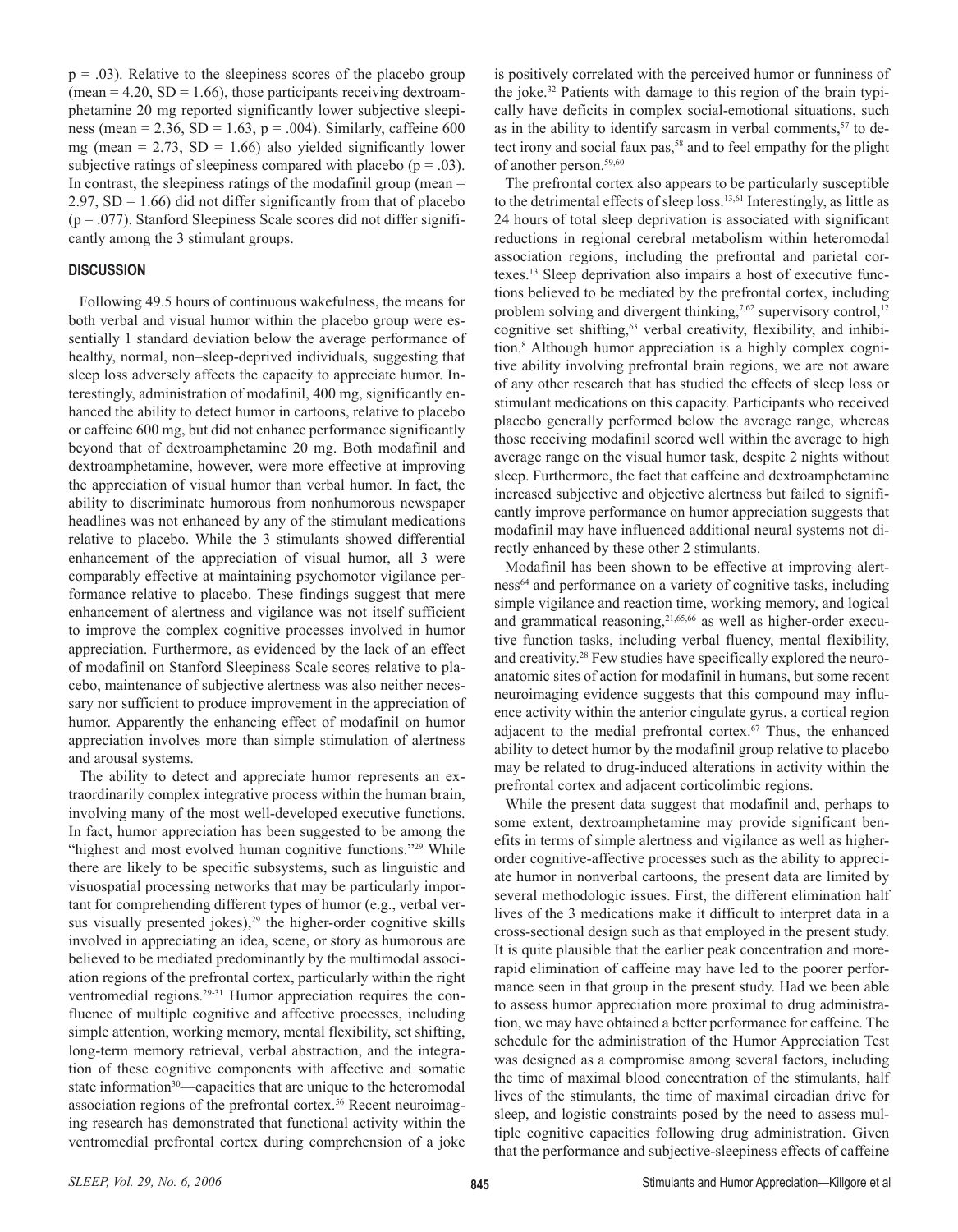were significantly enhanced relative to placebo but did not differ from the other 2 stimulants, we believe that the comparison among groups on the Humor Appreciation Test is reasonable and justified. Though not optimal, the timing of the administration of the Humor Appreciation Test did permit a reasonable comparison within a time window that would be considered to be operationally relevant for most occupational, aviation, and military scenarios. Second, the present study would have been strengthened had we been able to assess humor appreciation at multiple time points. Unfortunately, the Humor Appreciation Task is, by its very nature, not a repeatable task, and there are presently few if any psychometrically sound instruments of this type available with alternate forms. Given that our Humor Appreciation Test was not repeatable, we chose to maximize potential effects by testing at the nadir of the circadian rhythm. By restricting the assessment to a single time point, we were not able to disentangle the homeostatic need for sleep from the influence of the circadian rhythm. Future research will need to use repeatable measures at different phases of the circadian rhythm to disentangle these influences from the effects of sleep loss and to determine whether humor appreciation is effectively returned to baseline levels by stimulant medications. Finally, the present findings are limited by the use of only a single type of measure of humor appreciation. Subsequent research may benefit from the use of multitrait multimethod assessment of humor and related constructs to more effectively clarify the effects of sleep loss and stimulants on the complex higher-order cognitive processes involved in the ability to appreciate humor. Despite these caveats, the present findings suggest that various stimulant medications are not comparable with respect to their ability to enhance or sustain the capacity to detect and appreciate nonverbal humor, an executive function that is among the most complex and integrative cognitive capacities of the human brain.

# **ACKNOWLEDGEMENTS**

This material has been reviewed by the Walter Reed Army Institute of Research and there is no objection to its presentation and/or publication. The views expressed in this article are those of the authors and do not reflect the official policy or position of the Department of the Army, the Department of Defense, the U.S. Government, or any of the institutions with which the authors are affiliated.

# **REFERENCES**

- 1. Dinges DF, Pack F, Williams K, et al. Cumulative sleepiness, mood disturbance, and psychomotor vigilance performance decrements during a week of sleep restricted to 4-5 hours per night. Sleep 1997;20:267-7.
- 2. Glenville M, Broughton R, Wing AM, Wilkinson RT. Effects of sleep deprivation on short duration performance measures compared to the Wilkinson auditory vigilance task. Sleep 1978;1:169-76.
- 3. Horne JA, Anderson NR, Wilkinson RT. Effects of sleep deprivation on signal detection measures of vigilance: implications for sleep function. Sleep 1983;6:347-58.
- 4. Wesensten NJ, Belenky G, Thorne DR, Kautz MA, Balkin TJ. Modafinil vs. caffeine: effects on fatigue during sleep deprivation. Aviat Space Environ Med 2004;75:520-5.
- 5. Harrison Y, Horne JA. The impact of sleep deprivation on decision making: a review. J Exp Psychol Appl 2000;6:236-49.
- 6. Harrison Y, Horne JA. One night of sleep loss impairs innovative thinking and flexible decision making. Organ Behav Hum Decis

Process 1999;78:128-145.

- 7. Horne JA. Sleep loss and "divergent" thinking ability. Sleep 1988;11:528-36.
- 8. Harrison Y, Horne JA. Sleep loss impairs short and novel language tasks having a prefrontal focus. J Sleep Res 1998;7:95-100.
- Knight RT, Stuss DT. Prefrontal cortex: The present and the future. In: Stuss DT, Knight RT, eds. Principles of frontal lobe function. New York: NY: Oxford, 2002:573-597.
- 10. Harrison Y, Horne JA, Rothwell A. Prefrontal neuropsychological effects of sleep deprivation in young adults—a model for healthy aging? Sleep 2000;23:1067-73.
- 11. Munch M, Knoblauch V, Blatter K, et al. The frontal predominance in human EEG delta activity after sleep loss decreases with age. Eur J Neurosci 2004;20:1402-10.
- 12. Nilsson JP, Soderstrom M, Karlsson AU, et al. Less effective executive functioning after one night's sleep deprivation. J Sleep Res 2005;14:1-6.
- 13. Thomas M, Sing H, Belenky G, et al. Neural basis of alertness and cognitive performance impairments during sleepiness. I. Effects of 24 h of sleep deprivation on waking human regional brain activity. J Sleep Res 2000;9:335-52.
- 14. Drummond SP, Brown GG, Salamat JS, Gillin JC. Increasing task difficulty facilitates the cerebral compensatory response to total sleep deprivation. Sleep 2004;27:445-51.
- 15. Drummond SP, Gillin JC, Brown GG. Increased cerebral response during a divided attention task following sleep deprivation. J Sleep Res 2001;10:85-92.
- 16. Drummond SP, Meloy MJ, Yanagi MA, Orff HJ, Brown GG. Compensatory recruitment after sleep deprivation and the relationship with performance. Psychiatry Res 2005;140:211-23.
- 17. Batejat DM, Lagarde DP. Naps and modafinil as countermeasures for the effects of sleep deprivation on cognitive performance. Aviat Space Environ Med 1999;70:493-8.
- 18. Chapotot F, Pigeau R, Canini F, Bourdon L, Buguet A. Distinctive effects of modafinil and d-amphetamine on the homeostatic and circadian modulation of the human waking EEG. Psychopharmacology (Berl) 2003;166:127-38.
- 19. Baranski JV, Pigeau RA. Self-monitoring cognitive performance during sleep deprivation: effects of modafinil, d-amphetamine and placebo. J Sleep Res 1997;6:84-91.
- 20. Buguet A, Montmayeur A, Pigeau R, Naitoh P. Modafinil, d-amphetamine and placebo during 64 hours of sustained mental work. II. Effects on two nights of recovery sleep. J Sleep Res 1995;4:229- 241.
- 21. Pigeau R, Naitoh P, Buguet A, et al. Modafinil, d-amphetamine and placebo during 64 hours of sustained mental work. I. Effects on mood, fatigue, cognitive performance and body temperature. J Sleep Res 1995;4:212-228.
- 22. Lieberman HR, Tharion WJ, Shukitt-Hale B, Speckman KL, Tulley R. Effects of caffeine, sleep loss, and stress on cognitive performance and mood during U.S. Navy SEAL training. Psychopharmacology (Berl) 2002;164:250-61.
- 23. Wesensten NJ, Belenky G, Kautz MA, Thorne DR, Reichardt RM, Balkin TJ. Maintaining alertness and performance during sleep deprivation: modafinil versus caffeine. Psychopharmacology (Berl) 2002;159:238-47.
- 24. Beaumont M, Batejat D, Pierard C, et al. Slow release caffeine and prolonged (64-h) continuous wakefulness: effects on vigilance and cognitive performance. J Sleep Res 2001;10:265-76.
- 25. Caldwell JA, Caldwell JL. Fatigue in military aviation: an overview of US military-approved pharmacological countermeasures. Aviat Space Environ Med 2005;76:C39-51.
- 26. Koelega HS. Stimulant drugs and vigilance performance: a review. Psychopharmacology (Berl) 1993;111:1-16.
- 27. Wiegmann DA, Stanny RR, McKay DL, Neri DF, McCardie AH. Methamphetamine effects on cognitive processing during extended wakefulness. Int J Aviat Psychol 1996;6:379-97.